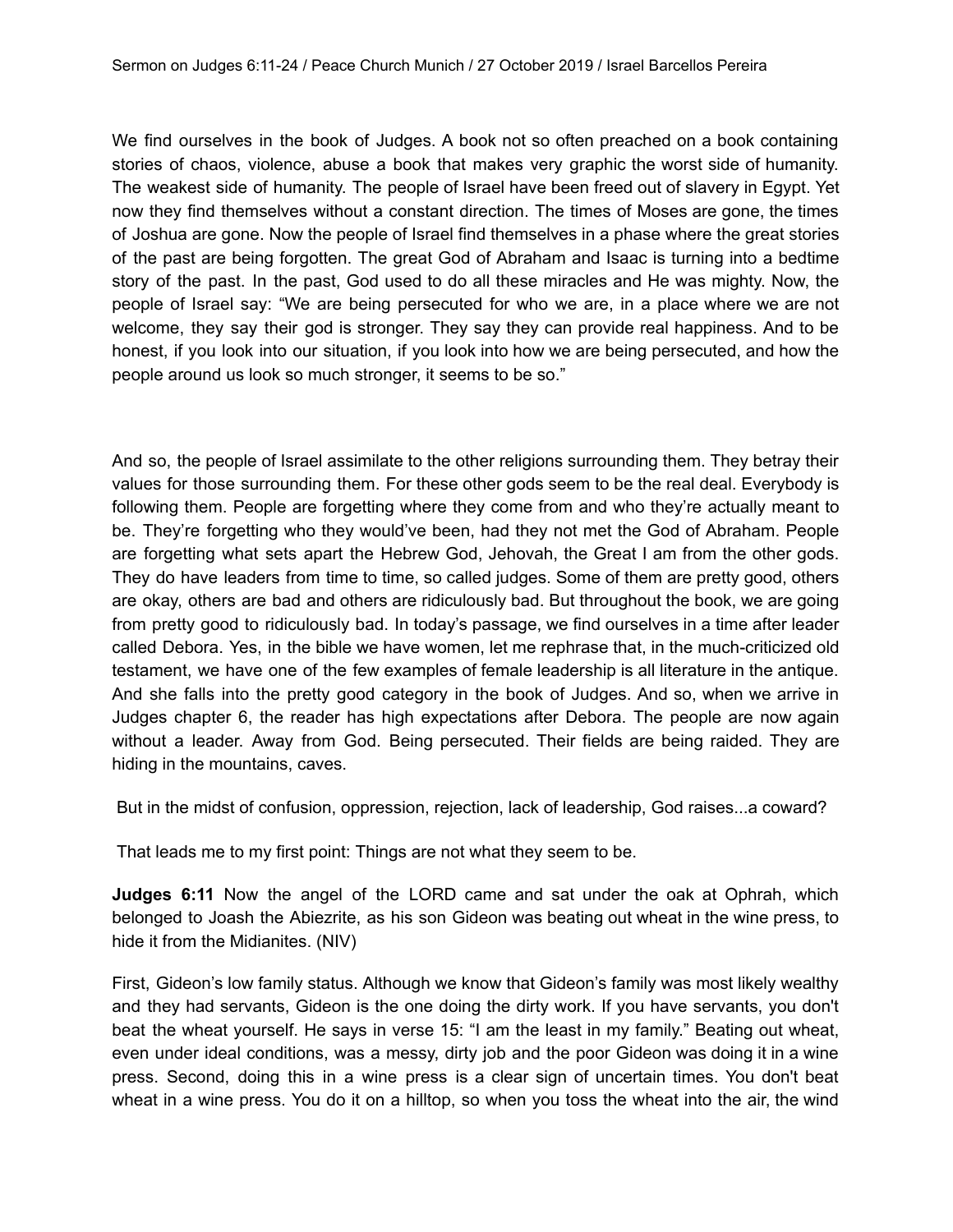separates the chaff or waste from the grain. Grain falls on the floor and the waste is carried away by the wind. Here, however, Gideon is on the opposite of a hilltop, most likely a dugout hole. Making his life much harder, inefficient and slower out of fear from the Midianites.

## *Things don't seem too good.*

Not only is Gideon humbled by his wealthy family, but he is also surrounded by fear. Perhaps he was raided before. Perhaps in the oppressive situation he lived in, someone hurt him, bullied him. It has been seven years of oppression. He is not able to be in the open anymore. The fear, disappointment, mistrust and failures have been too great, and now, they detain him. They control him. How much have we allowed fear and mistrust to swallow us? How much freedom did we allow fear to take away from us? How long have we close ourselves to others, to God, because mistrust held our smile back? How much more could we have done, if we could have trusted? Times of oppression.

### *But things are not what they seem to be.*

As we see in the same verse, the angel of the Lord was watching Gideon from under the oak tree. From all of the places. From all the people in the land. From all people sitting in high places, most "fitting" candidates, proud and full of trust. The angel of the LORD was watching the humble, Gideon, the least of his family, someone dominated by mistrust, beating out wheat in the wine press

**Judges 6:12** The angel of the LORD appeared to him and said to him, "The LORD is with you, you mighty warrior." (NIV)

Although the angel of the LORD was watching Gideon, he only appears to him in a later point. *Things now seem to be different from another perspective.* Suddenly, Gideon seems not to have been alone all along. No matter if humbled beating wheat in a wine press. No matter if swallowed by fear. No matter how low he must have thought of himself all of those years. No matter how hopeless, he was now being called to give hope. No matter how currently incapable of trust. God was already calling him as what he ought to become a mighty warrior, deliverer of the nation, the topic of today's sermon at peace church 3 thousand years later.

#### *Things are not what they seem to be from God's perspective*

You might have lost the trust. You might be feeling as if you have been working in a wine press due to fear. But God has been watching you from the Oak tree. And no matter how low we might see ourselves; He calls mighty warriors. Suddenly our context does not define us.

#### *Things are not what they seem to be from God's perspective*

Yet, how difficult it is to accept God's perspective and give in to trust?

That leads me to my second point. Hold on to God's promise, hold on to God's perspective.